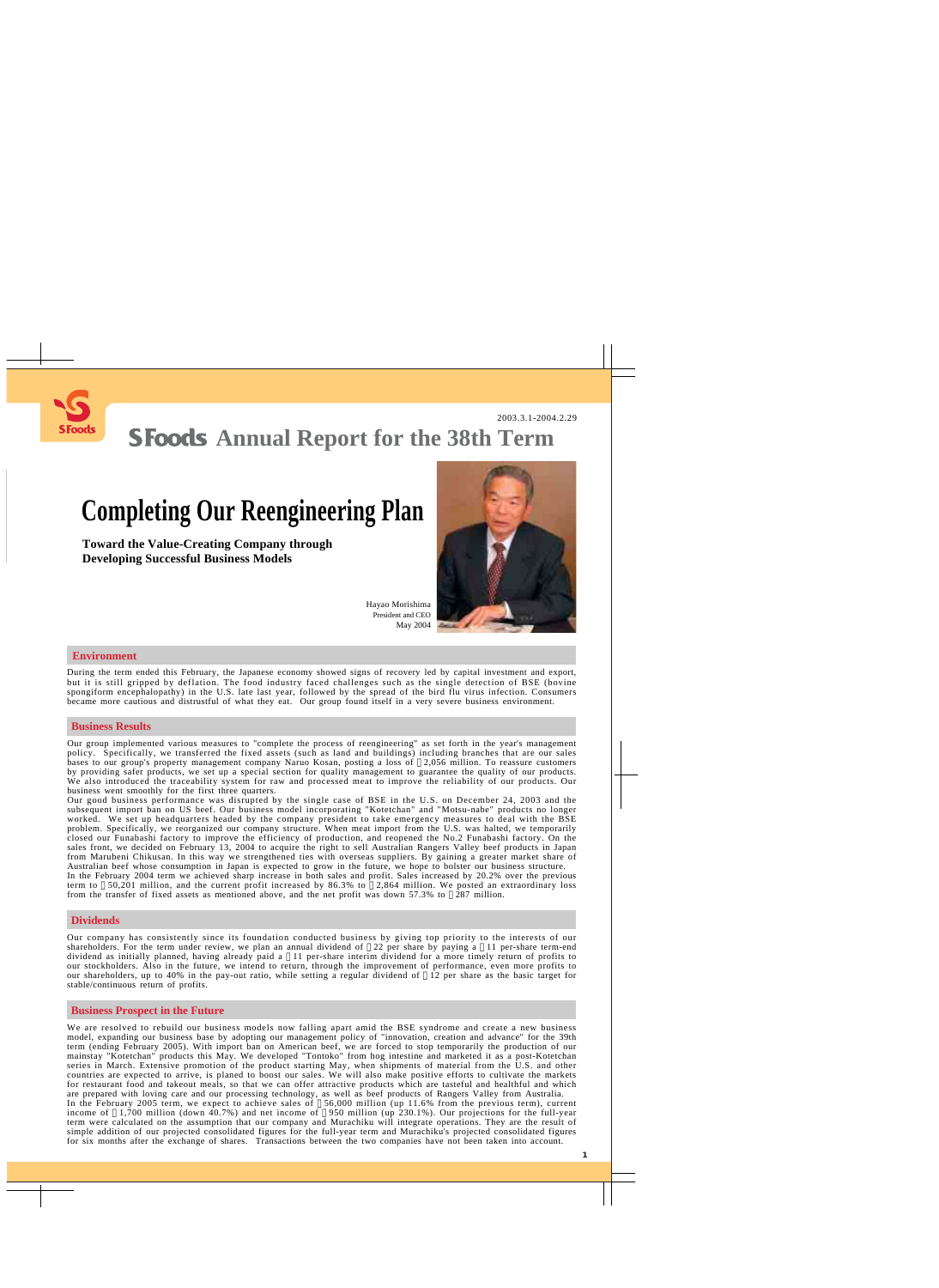

## **Innovation! Creation! Advance! Management Policy for the 39th Term**

## **S Foods Inc. and Murachiku Co, Ltd. Will Be Integrated**

S Foods Inc. and Murachiku Co, Ltd have concluded the agreement concerning management integration by means of share exchange. On approval at the coming each shareholders' meeting, although this share exchange aims to provide equal-footing integration, S Foods shall be parent company and Murachiku be affiliate company on September 1, 2004 formally. S Foods has established a unique position as a pioneer of "yakiniku" or Japanese-style barbeque, and variety meat sales on the basis of firm and close relation with foreign business partners. Meanwhile Murachiku has developed the strong domestic market system that unifies production through sales. Integration of these two companies will create the successful entity with united advantages and specialties as well as help the sound and strong development of meat industry. We, as a general meat company that faithfully provide safe meat including beef, pork and poultry that are essential protein source for healthy human life, are resolved to contribute to the dissemination of food culture we propose to the world.

## **1. Share Exchange Ratio**

| Company              | S Foods (parent) | Murachiku (Subsidiary) |
|----------------------|------------------|------------------------|
| Share Exchange Ratio |                  | $\sim$ $\sim$          |

## **2. Schedule for Share Exchange**

| April 14, 2004    | Conclusion of the Agreement                                          |
|-------------------|----------------------------------------------------------------------|
| May 20, 2004      | Annual Shareholders Meeting (S Foods) Approval of Agreement          |
| June 24, 2004     | Extraordinary Shareholders Meeting (Murachiku) Approval of Agreement |
| September 1, 2004 | Execution of Share Exchange                                          |

## **3. Outline of the Interested Companies in Share Exchange**

| (1) Corporate Name              | S Foods                                                                                                                                                                                                               | Murachiku                                                            |  |
|---------------------------------|-----------------------------------------------------------------------------------------------------------------------------------------------------------------------------------------------------------------------|----------------------------------------------------------------------|--|
| (2) Description of Business     | Production and Sales of Processed Foods<br>Production and Sales of Cooked Foods and<br><b>Prepared Foods</b><br>Production and Sales of Sauce and Spices<br>Sales of Meat<br><b>Retailing and Restaurant Business</b> | Production and Sales of Meat<br>Process of Meat<br>Wholesale of Meat |  |
| (3) Foundation                  | May 22, 1967                                                                                                                                                                                                          | December 24, 1982                                                    |  |
| (4) Headquarter                 | 1-22-13, Naruohama, Nishinomiya, Hyogo                                                                                                                                                                                | 1451-6, Togo-cho, Himeji, Hyogo                                      |  |
| (5) Representative              | President Hayao Morishima                                                                                                                                                                                             | President Shinnosuke Murakami                                        |  |
| (6) Paid in Capital             | 4,226 million                                                                                                                                                                                                         | 623 million                                                          |  |
| (7) Number of Shares Authorized | 21,446,659 shares (As of February 29, 2004)                                                                                                                                                                           | 6,115,000 shares (As of November 30, 2003)                           |  |
| (8) Residual Shares             | 298,000 shares                                                                                                                                                                                                        |                                                                      |  |
| (9) Shareholders Equity         | 18,098 million                                                                                                                                                                                                        | 6,181 million                                                        |  |
| (10) Total Assets               | $22,250$ million                                                                                                                                                                                                      | 11,320 million                                                       |  |
| $(11)$ Fiscal Year              | End of February                                                                                                                                                                                                       | End of May                                                           |  |
| (12) Number of Employee         | 340                                                                                                                                                                                                                   | 169                                                                  |  |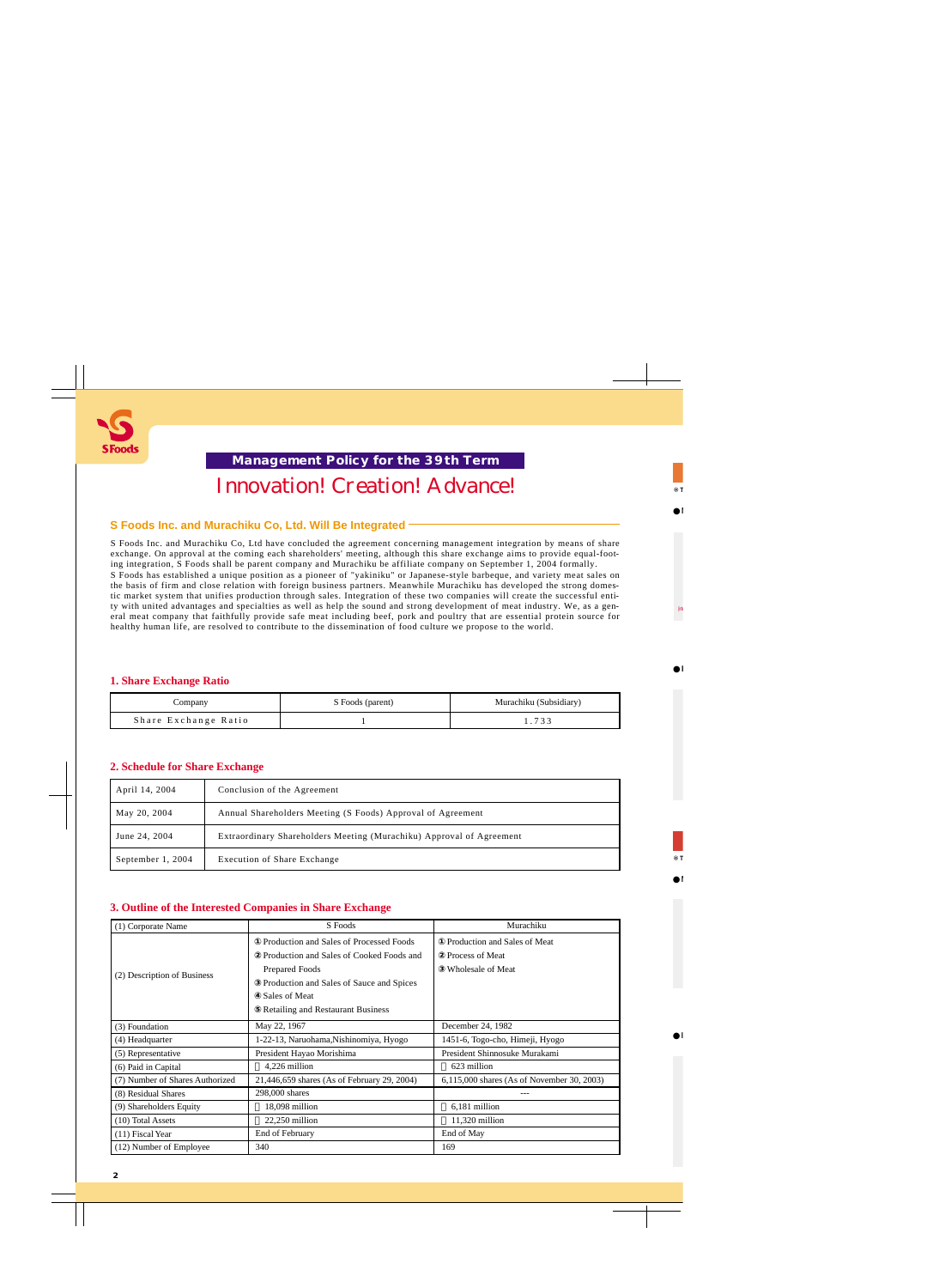## **Consolidated Sales Results and Asset Position**

**The decline in sales results were chiefly due to the bovine spongiform encephalopathy (BSE) crisis.**

#### **Net sales (yen in millions)**



**Income before extraordinary items/Current net income (yen in millions)**

**1,537** FY 2003

**198**

**<sup>287</sup>** FY 2004

**2,235**





**Total assets/Shareholders' equity (yen in millions)**



## **Non-consolidated Sales and Asset Position for SFoods Inc.**

**The decline in sales results were chiefly due to the bovine spongiform encephalopathy (BSE) crisis.**

**-2 000 -1 000 3 0 1 000 2 000 000**

**674**

**1,093**

Income before extraordinary items Net income

**2,259**

**2,864**

#### **Net sales (yen in millions)**

FY 2001

FY 2002\*



**Income before extraordinary items/Current net income(yen in millions)**



**Current net income/Shareholders' equity per share (Yen)**



#### **Total assets/Shareholders' equity (yen in millions)**



**3**